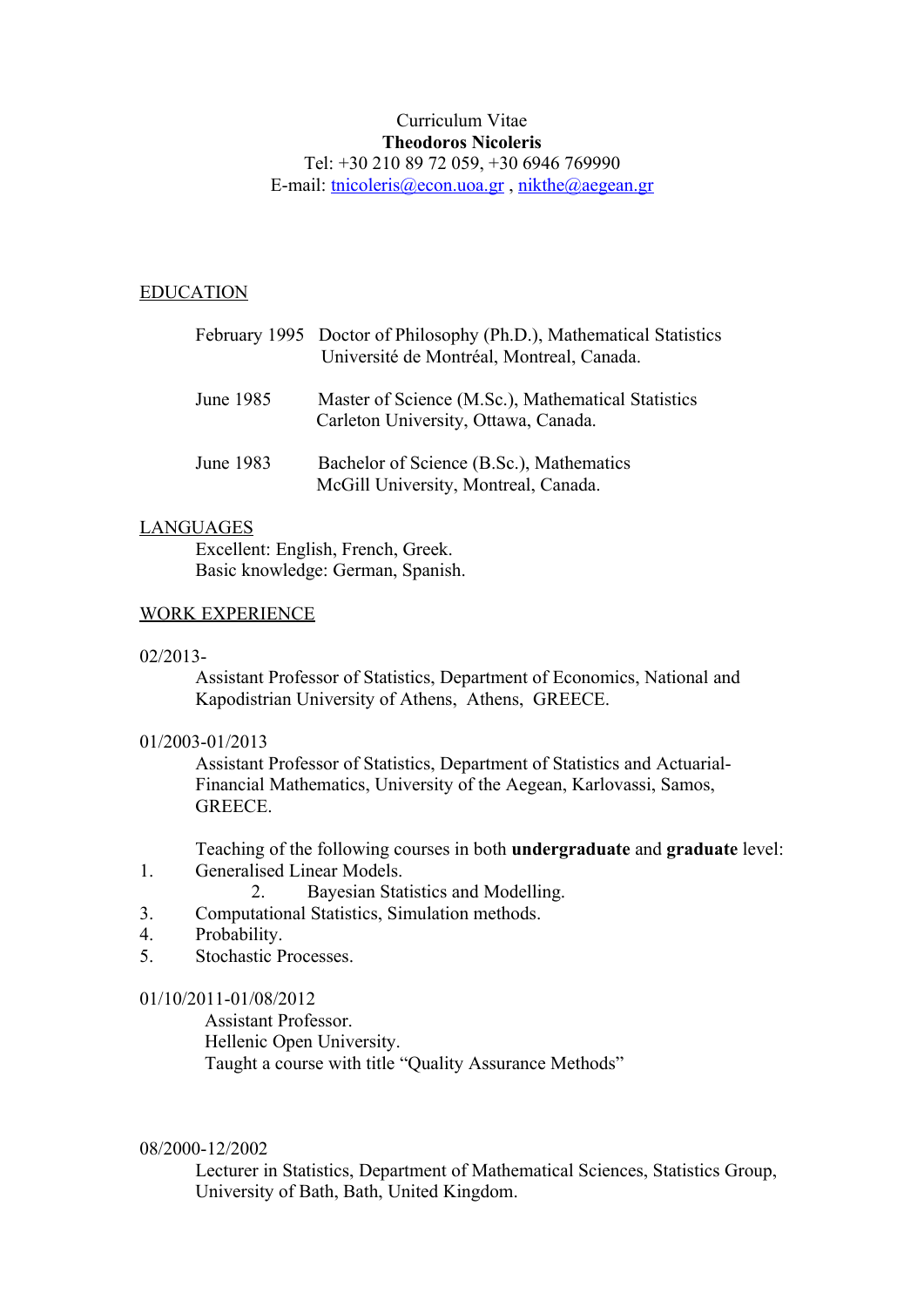Teaching of the following courses:

- 1. Probability and random processes: Introduction to probability theory including conditional expectations and the limit theorems. Random walks in the integers, Poisson processes. Probability generating functions.
- 2. Statistical Inference: Development and formulation of statistical inference and decision theoretic methods. Comparison of statistical procedures. In depth description of Bayesian methods.

Asymptotic theory of maximum likelihood methods.

- 3. Multivariate Analysis.
- 4. Mathematics for Economists. Basic notions.

Other Duties:

- 1. Member of the Liaison Committee between academic staff and students.
- 2. Responsible for organising seminars in Probability and Statistics.
- 3. Tutor in the student placement programme in the Industry, relevant to Statistics.

### 09/1998-08/2000

Visiting Assistant Professor, Department of Mathematics, University of Crete, Heraklion, Crete, GREECE.

Teaching of the following courses:

- 1. Probability and Statistics I & II.
- 2. Parametric Statistics. Part of the course was a two hour per week statistics laboratory (use of the MATLAB Statistics Toolbox).
- 3. Applied Statistics: Linear Models, ANOVA, analysis of residuals, robustness of statistical models.
- 4. Introduction to Bayesian procedures (short course given as special topic in Probability and Statistics).

# Other duties:

Member of the Departmental Committee for the evaluation of Statistics related matters in the Department, e.g. creation of new courses, purchase of new books, subscription to new statistics and probability journals etc.

### 05/1997-05/1998

TOPNET COMPUTERS LTD Athens, Greece.

### Duties:

- 1. Responsible for organising and giving seminars in statistical applications with extensive use of Microsoft Excel and Statistica software.
- 2. Consulting services.

### 03/1996-03/1997

Fulfillment of military obligations in the Greek Army.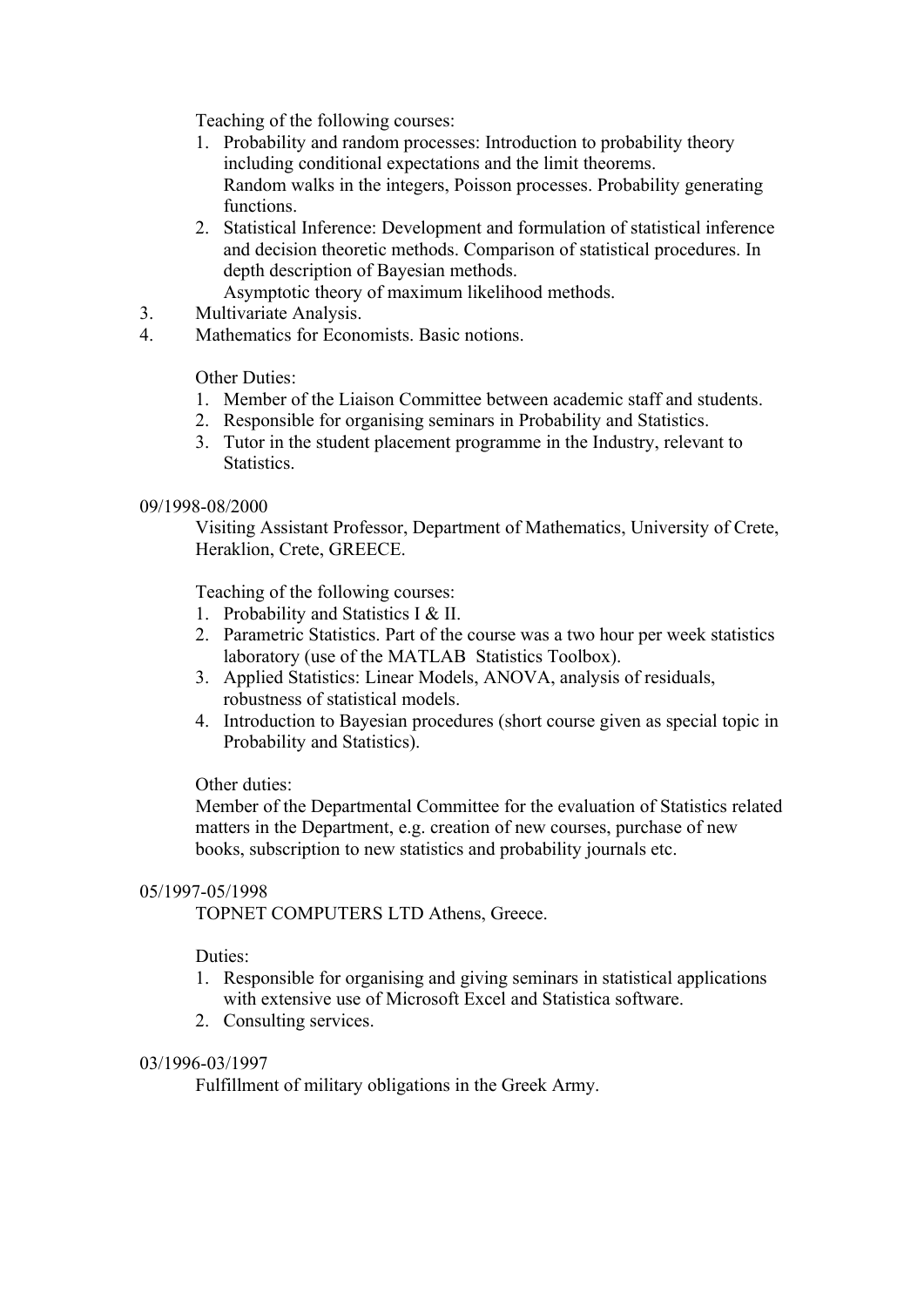### RESEARCH INTERESTS

## **Bayesian Nonparametric Statistics**.

- 1. Construction of transition densities of random processes or of time series with given stationary distributions using Gibbs sampling type methods. Applications in financial data.
- 2. Application of slice sampling algorithms in simulating nonlinear dynamical systems and dependent mixtures of Dirichlet processes.
- 3. Development of MCMC algorithms for posterior inference in the case of weighted density estimation problems as applied to data from ecological studies and survival analysis.

# ARTICLES THAT ARE PUBLISHED IN PEER-REVIEW INTERNATIONAL **JOURNALS**

- 1. S. J. Hatjispyros, T. Nicoleris and S. G. Walker, *"Distributional results relating to the posterior of a Dirichlet process prior" Statistics and Probability Letters 149*(2019) 146-152*.*
- *2.* S. J. Hatjispyros, C. Merkatas,T. Nicoleris and S. G. Walker, *"Dependent mixtures of geometric weights priors" Computational Statistics and Data Analysis* 119(2018) 1-18.
- *3.* S. J. Hatjispyros, T. Nicoleris and S. G. Walker, *"Bayesian nonparametric density estimation under length bias" Communications in Statistics-Simulation and Computation"*46 (2017) 8064-8076*.*
- *4.* S. J. Hatjispyros, T. Nicoleris and S. G. Walker, *"Dependent random density functions with common atoms and pairwise dependence" Computational Statistics and Data Analysis* 101(2016) 236-249.
- *5.* S. J. Hatjispyros**,** T. Nicoleris and S. G. Walker, *"Dependent mixtures of Dirichlet processes" Computational Statistics and Data Analysis* 55 (2011) 2011-2025*.*
- *6.* S. J. Hatjispyros, T. Nicoleris and S. G. Walker, "*A Bayesian nonparametric study of a dynamic nonlinear model" Computational Statistics and Data Analysis* 53 (2009) 3948-3956.
- *7.* S. J. Hatjispyros**,** T. Nicoleris and S. G. Walker, *"Bivariate prior distributions via branching exchangeable sequences" Journal of Statistical Planning and Inference* 136 (2008), 1799-1816.
- 8. S. J. Hatjispyros**,** T. Nicoleris and S. G. Walker, *"Parameter estimation for random dynamical systems using slice sampling" Physica A* 381(2007), 71-81.
- 9. S. G. Walker, S. J. Hatjispyros and T. Nicoleris, *"The Fleming-Viot process and Bayesian Nonparametrics" Annals of Applied Probability* 17 (2007), no 1, 67- 80.
- 10. T. Nicoleris and S. G. Walker, "*On a posterior predictive density sample size criterion" Scandinavian Journal of Statistics* 33 (2006), no 2, 209-218.
- 11. T. Nicoleris and S. G. Walker, "*On Hellinger consistent density estimation*" *Journal of the Korean Statistical Society 32* (2003), no 3, 261-270.
- 12. T. Nicoleris and A. Sagris, "*Random function prediction and Stein's identity*" *Statistics and Probability Letters* 59 (2002), no 3, 293-30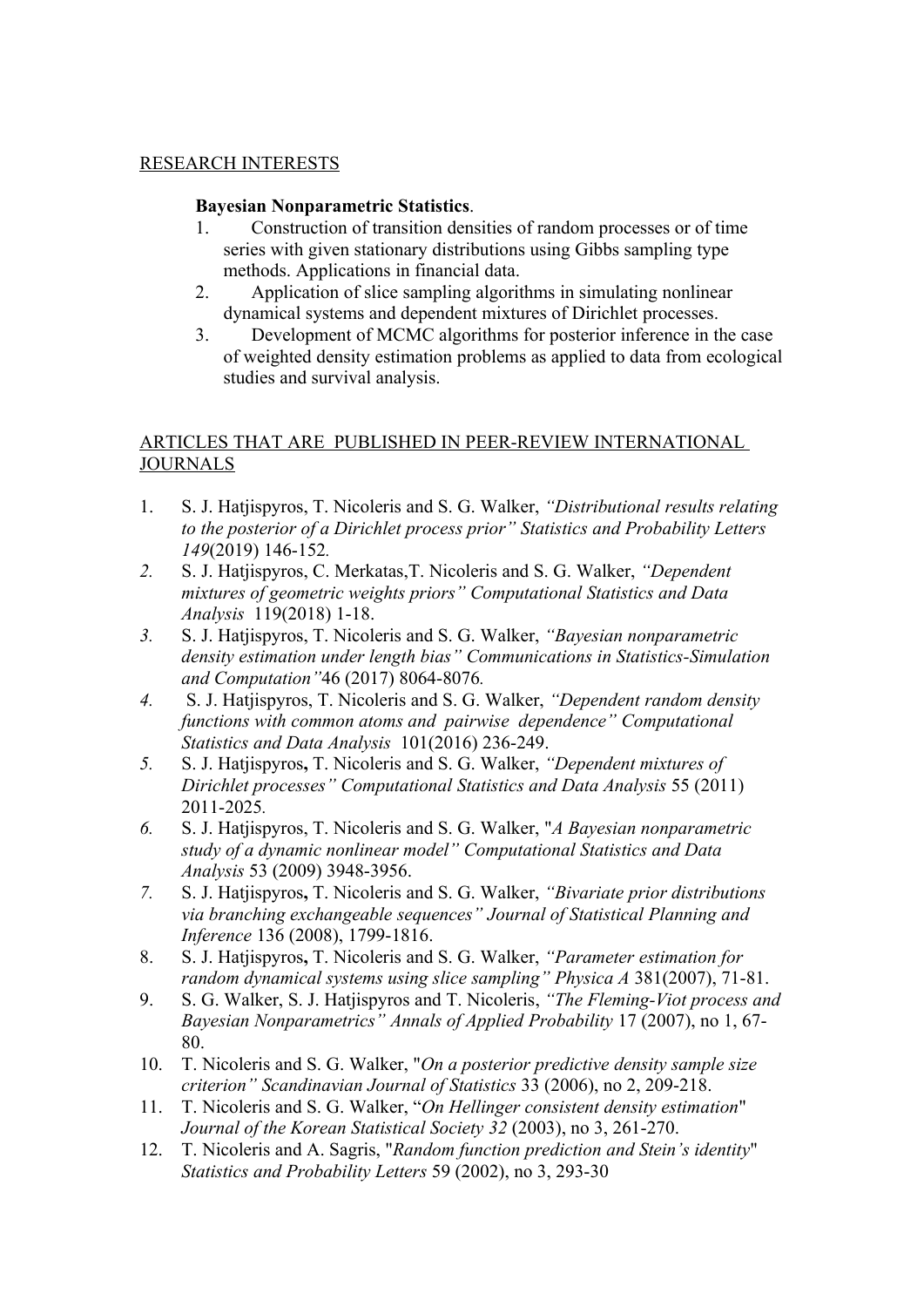13. T. Nicoleris and Yannis Yatracos, "*Rates of convergence of estimates, Kolmogorov's entropy and the dimensionality reduction principle in regression*" *Annals of Statistics* 25 (1997), no 6, 2493-2511.

# ARTICLES THAT ARE IN PREPARATION

- 1. M.F. Gil Levya, R.H. Mena, T. Nicoleris *'Beta-Binomial Bayesian nonparametric prior'.*
- 2. M. Asgharian, T. Nicoleris. *"On waiting time for a change" .*
- 3. E. Marchand, T. Nicoleris, *"On Bayes minimax estimators for a normal mean with an uncertain constraint".*

# PROFICIENCY IN STATISTICAL SOFTWARE

R, Python, MATLAB.

# PARTICIPATION IN MAJOR CONFERENCES

- July 2013. Greek Stochastics-ε meeting. Kalamata, Greece.
- $\bullet$  June 2013 . 9<sup>th</sup> Conference on Bayesian nonparametrics. VU Amsterdam, Amsterdam, Netherlands.
- August 2012. Greek Stochastics-δ meeting. Kalamata, Greece.
- June 2009. 7th Workshop on Bayesian nonparametrics. Universita degli studi di Torino, Torino, Italia.
- August 2009. Greek Stochastics-α meeting. Lefcada, Greece.
- $\bullet$  June 2007.  $6<sup>th</sup>$  Workshop on Bayesian nonparametrics. Isaac Newton Institute, University of Cambridge, Cambridge, UK*.*
- June 2005. 4<sup>th</sup> workshop on Bayesian inference in stochastic processes (BISP4). Varenna, Lake Como, Italia*.*

# INVITED TALKS & SEMINARS(latest)

- September 2013. Department of Mathematics and Statistics. McGill University, Montreal, Québec, Canada.
- September 2013. Département de Mathématiques. Université de Sherbrooke, Sherbrooke, Québec, Canada .

# REVIEWING CONTRIBUTION

Journal of Multivariate Analysis, Communications in Statistics-Simulation and Computation, Statistics and Probability Letters, Mathematical Reviews.

# ACADEMIC SUPERVISION

I have supervised numerous undergraduate as well as graduate students projects and theses.